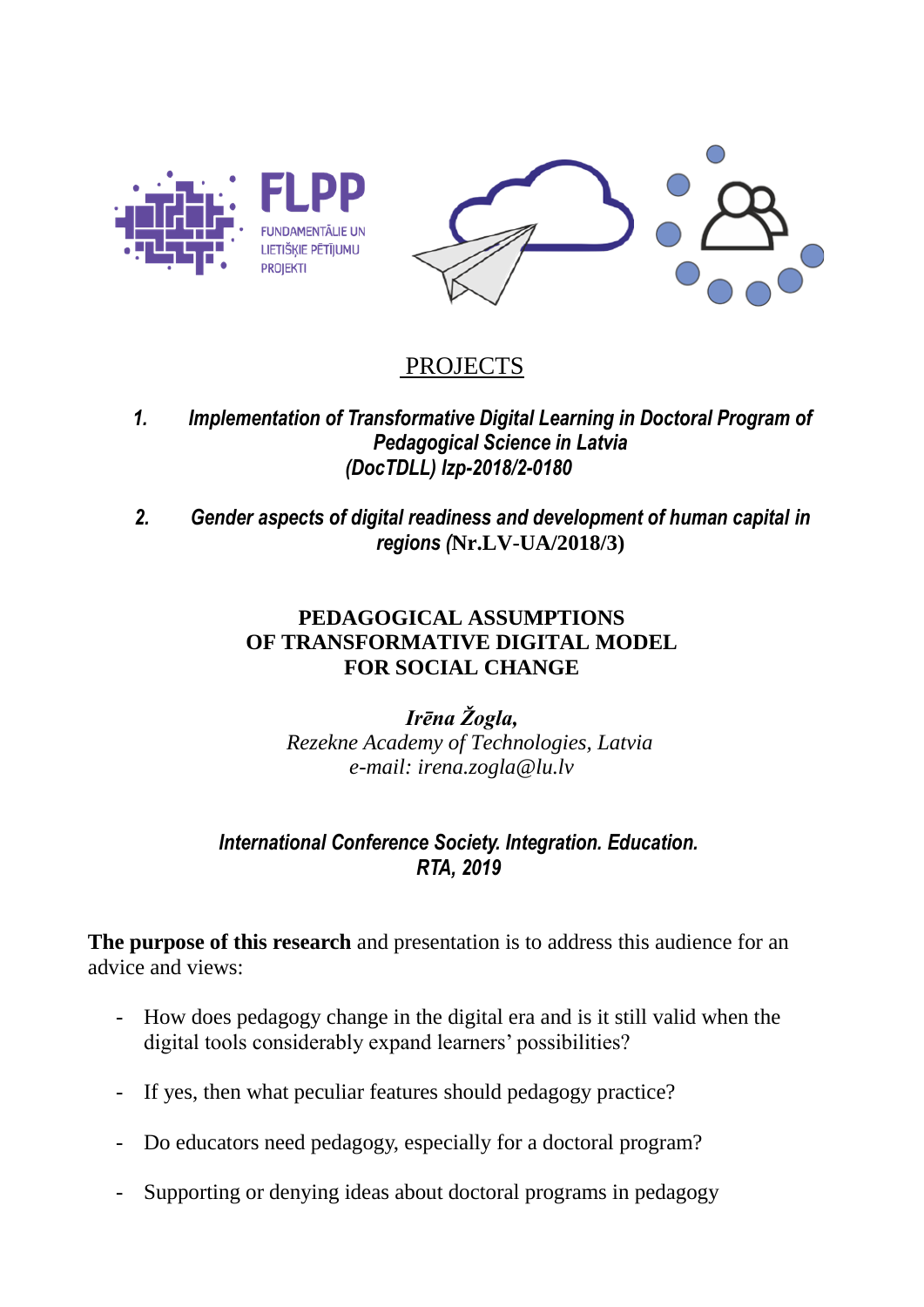## (*A research finding: the more difficulties educators experience with the usage of digital technologies, the more they need assistance*).

*More findings will be published* on students' and educators' attitude to digital technologies at:

- the ATEE and The University of Latvia Spring conference (June, 2019)
- the RAT conference on June, 20, 2019.

A couple of visions for 2025 by Thomson Reuters (2014):

- (a) **neuroscience** will allow for early detection and prevention of neurodegenerative diseases, like dementia, will improve along with **increased understanding** of the human nature;
- (b) **everything** from cars to appliances and individual personal items **will be digitally connected** and therefore **create a new social networking** and mutual relations;
- (c) 'I know where I am going, and know how to get there' **will not be valid** any more' – research and learning-by-doing instead;
- **(d)**Education is free to choose digital technologies but it is far from free of **technological thinking** that is increasingly caught up in the vortex of the technological revolution (Glendinning, 2018).
- (e) how to teach knowledge for the nearest future which no one knows yet?
- (f) has pedagogy lost its value and functioning? Is it valid for the university education, especially for doctoral studies?

Some considerations to specify the peculiarities of education/programs for discussion:

- 1. UNESCO (2005): Knowledge Society being based on technological breakthroughs is, however, **even more revolutionary**, as it changes the fundamental processes of communication, cognition/thinking, memory, and identity construction that provide the foundation for social life and knowledge creation.
- 2. At present, we are not only changing the tasks and division of labour between the different components of the educational system. We are also **changing learning itself** (Tuomi & Miller, 2011, 1).
- 3. The latest findings of these two projects reveal differences between attitudes of educators and students to digital technologies: **these do differ**. Students are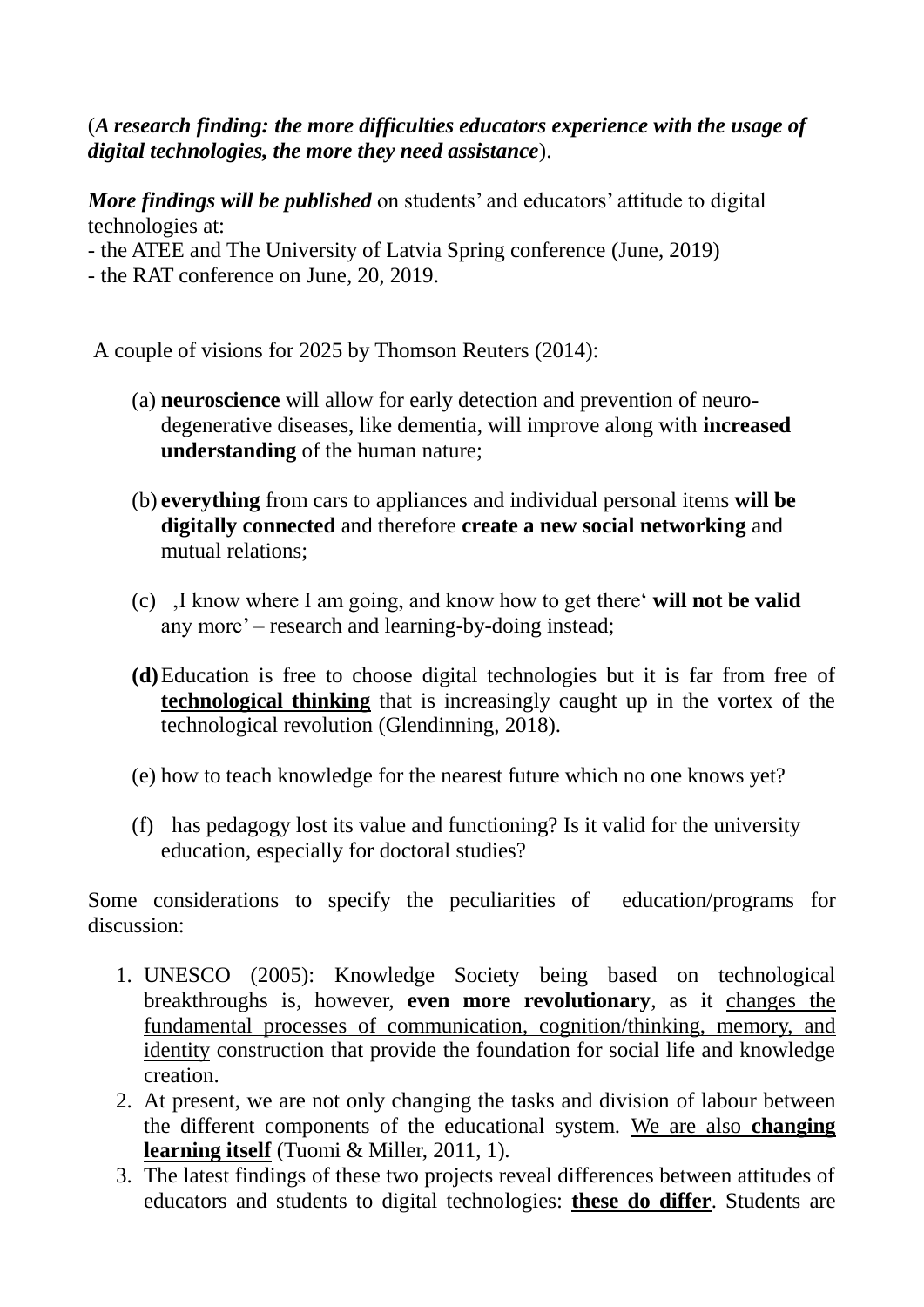more positive and competent about the e-technologies.

4. Educators experience more difficulties to acquire and use technologies. Who will help them?

## **To consider:**

- 1. The more complicated becomes learning the more learners need assistance appropriate for their experience, age etc. – this time **educators need assistance**
- 2. Roles of educators and students become **interchangeable** students become educators to an extent. How to design the process?

The article, therefore, focusses on several assumptions which can be in the centre of doctoral programs; these are:

- Change for the learner-centred process means **changing for the humanistic** educational paradigm with appropriate, transition from a learner as an educational object or passive information receiver with technical learning priorities (knowledge, skills to be controlled) **to a person capable for selfeducation and self-improvement** (building a learner's value system)
- Digital technologies change their position from that of a tool to an agent of educational change; these change educators' thinking, change pedagogy to **essentially collaborative learning and research,** accentuate capability development for autonomous learning and transversal skills (Council of EU, 2006), prioritize and enable functioning of assessment in all spheres of life, as well as self-assessment. **Learners are both - educators and students!**

## **These and many other considerations challenge re-thinking the basic theories of research and academic curricula/programs**

1. Current speed which is characteristic for technologies make education live not only by transmission, *by* communication, but it may fairly be said to exist *in* transmission, *in* communication

Therefore the updated theory of activity (T.Blayone, 2017), action levels:

(a) relating to building and **maintaining human-machine pairings** - metafunctional, technical and operational;

(b) mediating cultural expression determined by **rules and values of participating communities**;

(c) **automatization of actions by reducing them to formal procedures** (algorithms) run by a machine;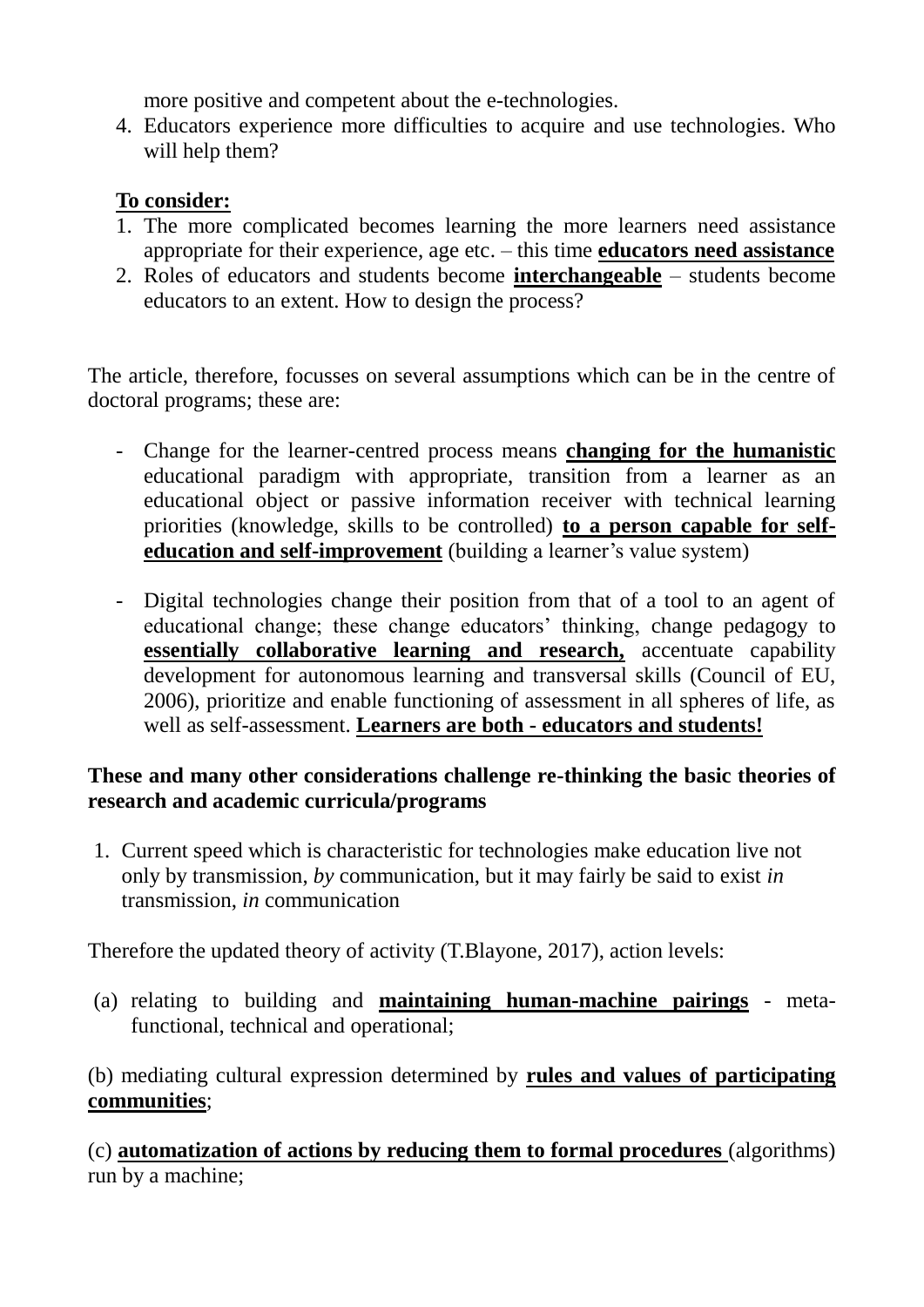### (d) the most complex sub-system addresses **digitally-mediated collaboration**.

1. Definition of competence at university level, especially that of doctoral studies. Essence of the Knowledge Society: "In the industrial model values **were** essentially generated by extracting it from nature" while in the Post-industrial era the value model itself is being created by creating value - the essence of the Knowledge Society. Value is thus created by creating understanding, meaning. Knowledge Society, thus, could also be called **Learning Intensive Society**" (Tuomi & Miller, 2011, 7-8).

Therefore understanding of competence can be re-addressed:

- Traditionally competence means ability (synthesis of knowledge, skills, and attitudes) to complete a professional job – is it enough for a university educator? =Level of a graduate
- Master's level, critical and creative completing of one's job medium level for a university
- **Decisive** for a university development is educators' expert's or even excellence level

### **Are these levels only a responsibility and priority of educators? How to treat students' exceeding competence in some areas?**

"…"In the industrial model value was essentially generated by extracting it from nature" while in the Post-industrial era the model itself is being created by creating value. "This can be seen as the essence of the Knowledge Society. Value is thus created by creating meaning. New meaning, in turn, is defined as the difference between what we already understood and what we learn that we didn't understand yet. This value creation process, therefore, could also be called learning. Knowledge Society, thus, could also be called Learning Intensive Society" (Tuomi & Miller, 2011, 7-8).

We have to address the definition of pedagogy as a science and pedagogy as practice (to be discussed in the context of tertiary education).

 *Pedagogy is an integrated humanistic and social science which investigates regularities of combined and unique, focused on the content of learning interactions, communication and mutual relations that occur in this process and constitute a specific research object.* 

 *Pedagogical practice is mainly represented by organized pedagogical processes which are created on the background of pedagogical theories and specifically aim at achieving an educative goal (audzināšana). Realisation of this deliberate goal occurs through internal, dynamic connections activated by targeted, organised, goal-oriented educational processes, which transform mankind's intellectual and cultural values into the meaningful educational,*